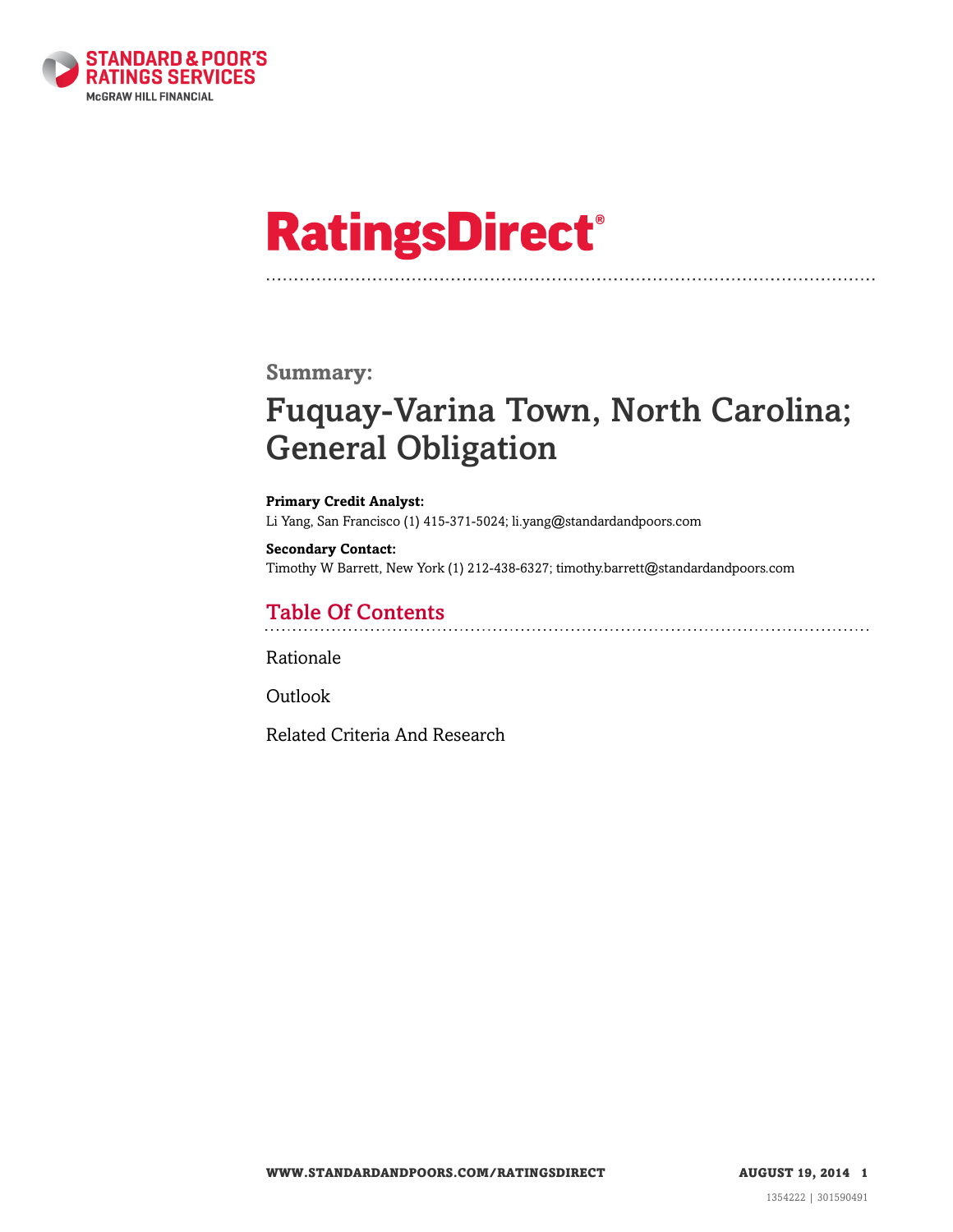### **Summary:**

# Fuquay-Varina Town, North Carolina; General **Obligation**

| <b>Credit Profile</b> |            |          |
|-----------------------|------------|----------|
| Fuquay-Varina GO      |            |          |
| Long Term Rating      | AAA/Stable | Upgraded |
|                       |            |          |

### <span id="page-1-0"></span>Rationale

Standard & Poor's Ratings Services raised its long-term rating to 'AAA' from 'AA' on Fuquay-Varina Town, N.C.'s existing general obligation (GO) bonds, based on the application of our local GO criteria released on Sept. 12, 2013. The outlook on all bonds is stable.

The town's full-faith-and-credit pledge secures the bonds.

The rating reflects our assessment of the following factors for the town:

- Strong local economy with projected per capita effective buying income at 94.5% of the nation and a per capita market value of \$108,985 as of fiscal 2014. Fuquay-Varina is in the Piney Woods section of North Carolina in southern Wake County, about 14 miles south of Raleigh and 45 miles north of Fort Bragg. The town's location has contributed to strong development growth during the past decade. The town's population has increased by more than 200% since 2001 and management estimates that by 2020, the population could be as high as 30,000, a 52% increase from its current level, due to continued strong growth prospects.
- Very strong budgetary flexibility, as the town has maintained very strong reserves that have been rising during the past few years. Based on the town's fiscal 2013 audit, its available general fund reserves reached nearly \$13.5 million or 94.2% of general fund expenditures. Management has budgeted for a modest decrease in available reserves down to roughly \$12.9 million. However, we expect the town will maintain its reserve levels at more than 30% of general fund expenditures at a minimum during the next two years, a level that we consider very strong.
- Strong budgetary performance, with general fund surpluses reported during the past three fiscal years. Most recently in fiscal 2013, the town's general fund posted a surplus of roughly 19%, although the town has budgeted to end fiscal 2014 with a modest 3.3% deficit. However, we understand the budget is likely to be conservative and we believe the town will likely end with balanced operations at a minimum in the future.
- Very strong liquidity levels during the past few years, most recently reporting total government available cash at 181.2% of total government fund expenditures and more than 3,468% of total governmental fund debt service. We believe the town has strong access to external liquidity, with its practice of issuing GO and water and sewer bonds during the past few years. In addition, management indicates it does not expect to deplete its liquidity during the next two years given the operating surpluses reported in the general fund during the past few years.
- Very strong management conditions with strong financial practices and policies. Some of the town's practices include reviewing historical trends to project future revenues and expenditures, quarterly updates to the town council at a minimum, maintenance of a five-year financial forecast that is updated annually, a formal 25% reserve policy and a formal 10-year capital plan.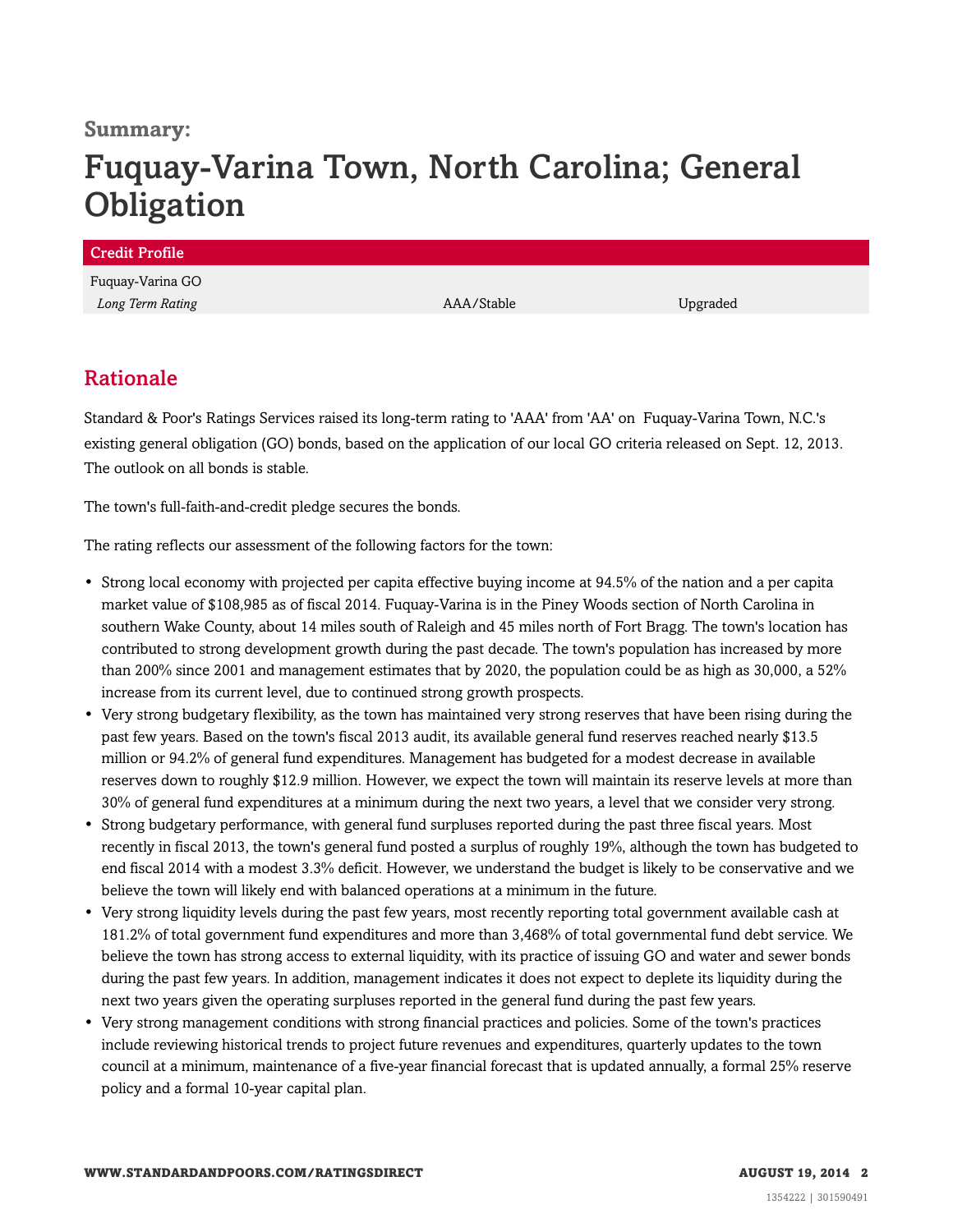- Weak debt and contingent liabilities profile, with roughly 71% of the town's total debt is also projected to be paid off within the next 10 years, which we view as a credit strength. However, we note that the lack of up-to-date overlapping debt information presents a credit weakness for this score. Total governmental funds debt service is 5.2% of total governmental funds expenditures, and net direct debt is only 71.3% of total governmental fund revenue. Fuquay-Varina makes annual contributions to the statewide retirement system, administered by the state. Total contributions for the town's pension and other postemployment benefit payments represented 3.6% of its fiscal 2013 governmental expenditures, which we consider low. We understand the town also has outstanding direct purchase lease bonds in the amount of roughly \$3.8 million subject to acceleration of payments should there be a default. However, we believe the town's outstanding cash levels and its sizable budget partly mitigate this risk of acceleration and is not a major credit risk.
- We consider the Institutional Framework score for North Carolina municipalities very strong. See the Institutional Framework Overview: North Carolina Local Governments.

### <span id="page-2-0"></span>**Outlook**

The stable outlook reflects our view of the town's strong local economy, very strong management, flexibility, and liquidity scores. Should the performance score or debt score worsen during the next two years, we could lower the rating.

## <span id="page-2-1"></span>Related Criteria And Research

### Related Criteria

USPF Criteria: Local Government GO Ratings Methodology And Assumptions, Sept. 12, 2013

#### Related Research

- S&P Public Finance Local GO Criteria: How We Adjust Data For Analytic Consistency, Sept. 12, 2013
- Institutional Framework score for North Carolina

Complete ratings information is available to subscribers of RatingsDirect at www.globalcreditportal.com. All ratings affected by this rating action can be found on Standard & Poor's public Web site at www.standardandpoors.com. Use the Ratings search box located in the left column.